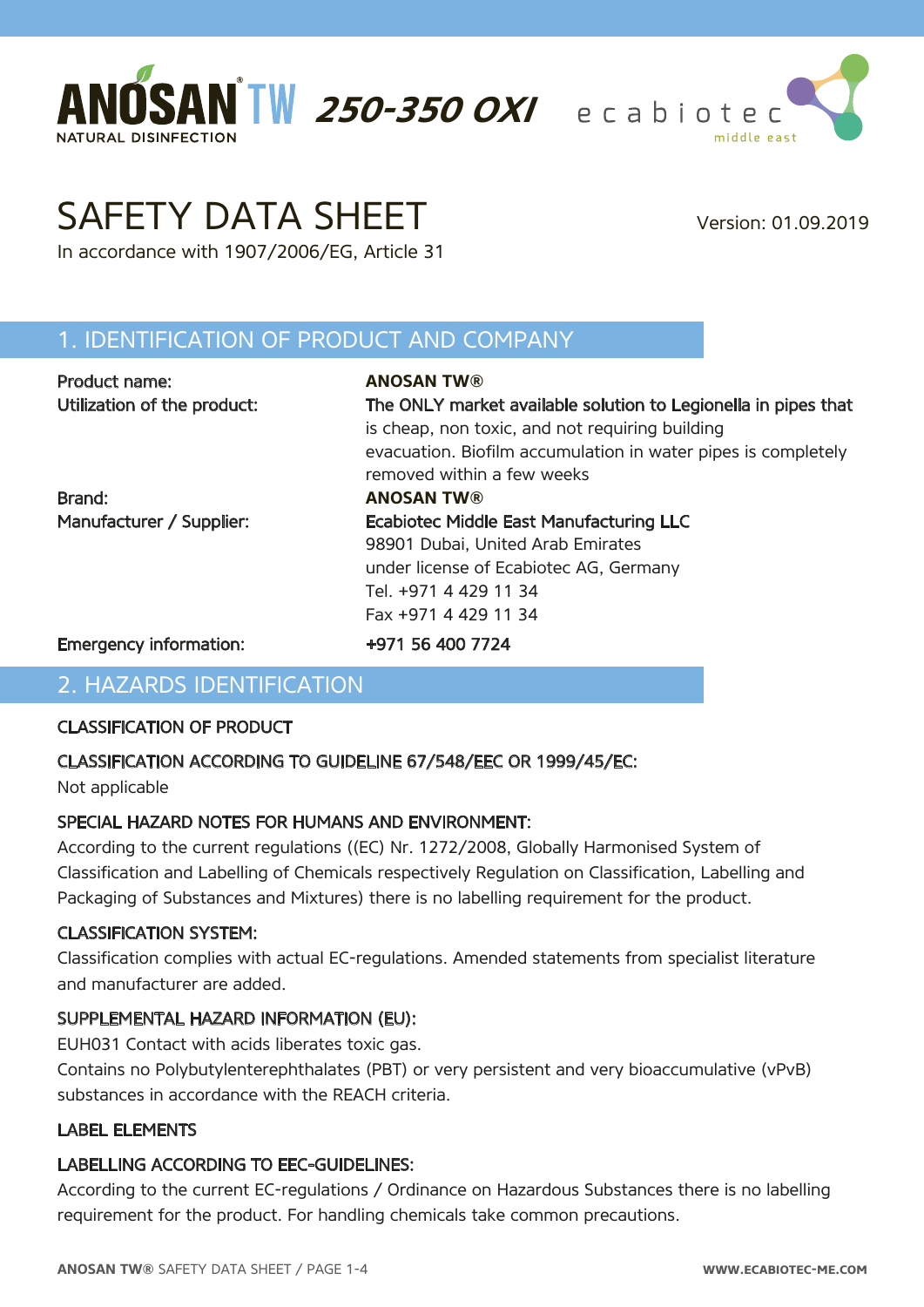



#### 3. COMPOSITION / SPECIFICATIONS REF. THE INGREDIENTS

#### CHEMICAL CHARACTERIZATION

| Description:<br>Ingredients:              | <b>Mixture</b><br>Electrochemically activated table salt solution, $pH 7 - 8$ |           |           |                  |
|-------------------------------------------|-------------------------------------------------------------------------------|-----------|-----------|------------------|
| Component                                 | Concentration                                                                 | Cas-Nr.   | Labelling | <b>R-phrases</b> |
| Sodium hypochlorite                       | $0,02 - 0,08 %$<br>200 - 800 mg/L                                             | 7681-52-9 |           |                  |
| Sodium chloride                           | 0,8%<br>$8,0$ g/L                                                             | 7647-14-5 |           |                  |
| Sum parameter                             |                                                                               |           |           |                  |
| Sodium hypochlorite<br>as active chlorine | $200 - 800$ mg/L                                                              |           |           |                  |
| ORP (Ag/AgCl-electrodes)                  | 250-350 mV                                                                    |           |           |                  |

Additional references: None

# 4. FIRST AID MEASURES

| General advice:          | No special measurements required                                       |
|--------------------------|------------------------------------------------------------------------|
| In case of eye contact:  | In case of unpleasing sensations rinse thoroughly with plenty of water |
| In case of skin contact: | In case of unpleasing sensations rinse with water                      |
| If inhaled:              | Not applicable                                                         |
| If swallowed:            | Drink plenty of water                                                  |
| Note for physicians:     | Not applicable                                                         |

#### 5. FIREFIGHTING MEASURES

Suitable extinguishing media: Not applicable, product doesn't burn Unsuitable extinguishing media: None Spezial protective equipment: None Special risks during fire-fighting: None Further information: None

#### 6. ACCIDENTAL RELEASE MEASURES

Personal precautions: Avoid contact with eyes protective equipment: None, dilute product with water Environmental precautions: No special measurements requested Methods and materials for containment and cleaning up: Rinse with water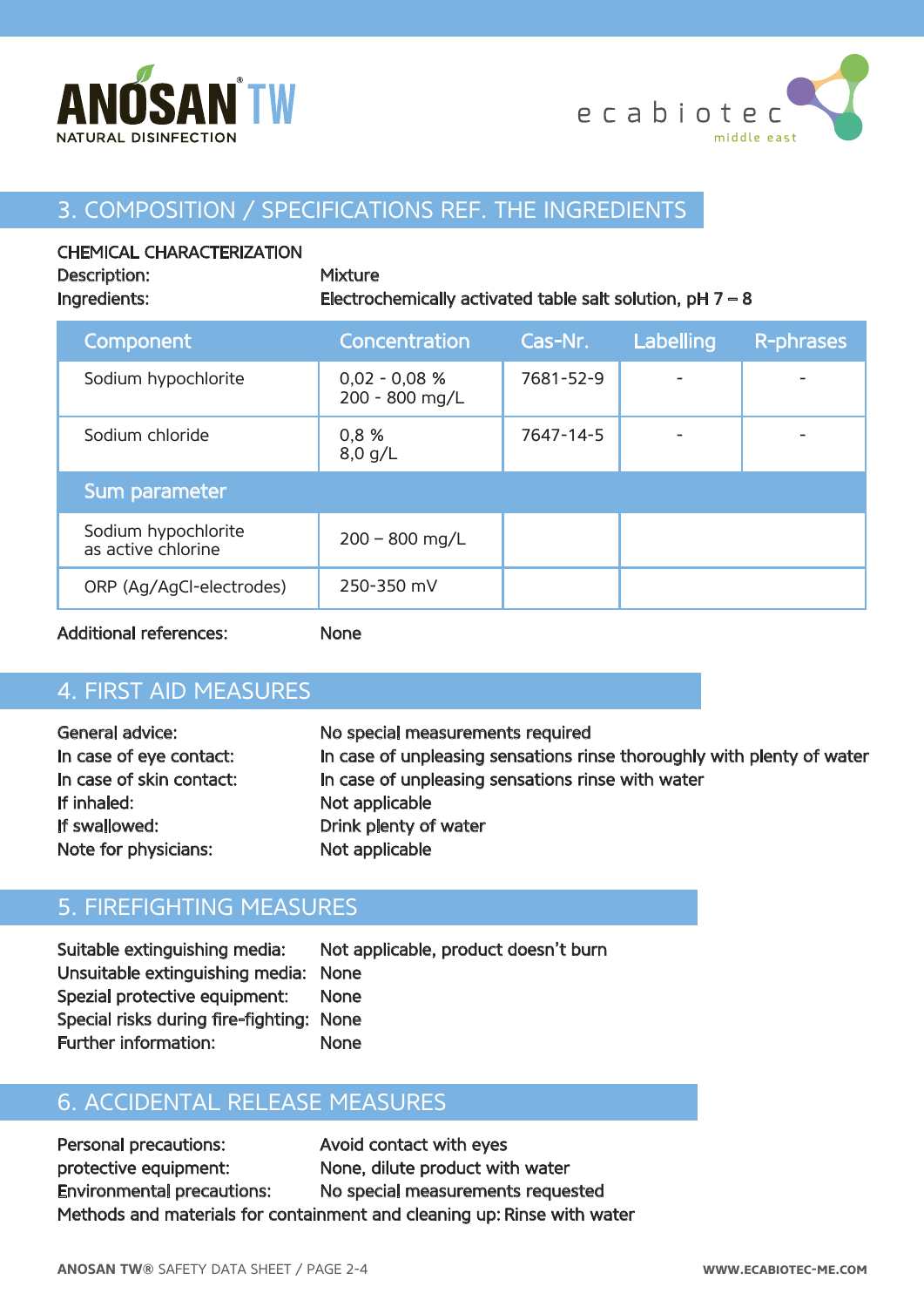



# 7. HANDLING AND STORAGE

| Precautions for safe handling:  | Avoid contact with eyes                                                                          |
|---------------------------------|--------------------------------------------------------------------------------------------------|
| Conditions for safe storage:    | Store at room temperature, keep containers closed                                                |
| Requirements for storage rooms: | No special requirements                                                                          |
| Note for clustering:            | Do not store near acids.                                                                         |
|                                 | Recommended storage conditions: Protect from solar irradiation and freezing, recommended storage |
|                                 | temperature 5 to 25°C                                                                            |

# 8. EXPOSURE CONTROLS/PERSONAL PROTECTION

| Respiratory protection:<br>Skin protection: | Appropriate engineering controls: Handle in accordance with good industrial hygiene and safety practice.<br><b>Needless</b><br>Nitrile rubber gloves during long-lasting handling of undiluted product<br>are recommended, apart from that needless. |
|---------------------------------------------|------------------------------------------------------------------------------------------------------------------------------------------------------------------------------------------------------------------------------------------------------|
| Eye protection:                             | Wear goggles                                                                                                                                                                                                                                         |
| <b>Body Protection:</b>                     | <b>Needless</b>                                                                                                                                                                                                                                      |
| <b>General precautions:</b>                 | Wash hands before breaks and at the end of workday.                                                                                                                                                                                                  |

# 9. PHYSICAL AND CHEMICAL PROPERTIES

| Appearance:                           | <b>Fluid</b>       |
|---------------------------------------|--------------------|
| Color:                                | <b>Without col</b> |
| Odour:                                | <b>Faint odour</b> |
| pH at 25°C:                           | $7.0 - 8.0$        |
| Melting point °C:                     | $0$ to -3          |
| Boiling point °C:                     | 95 to 100          |
| Flash point °C:                       | Not applica        |
| Flammability °C:                      | Not applica        |
| Self-flammable:                       | Not self-flar      |
| <b>Oxidizing properties:</b>          | No fire acce       |
| Lower explosive limit (Vol. %):       | Not applica        |
| Upper explosive limit (Vol. %):       | Not applica        |
| Density at 25°C (g/cm <sup>3</sup> ): | 1,001 to 1,        |
| Water solubility:                     | Completely         |

ut color plicable plicable **If-flammable** e accelerant plicable plicable to 1,004 etely miscible

# 10. STABILITY AND REACTIVITY

Chemical stability: 12 months (unopend at 20°C) Incompatible materials: Avoid contact with acids

Hazardous decomposition products: No hazardous decomposition products